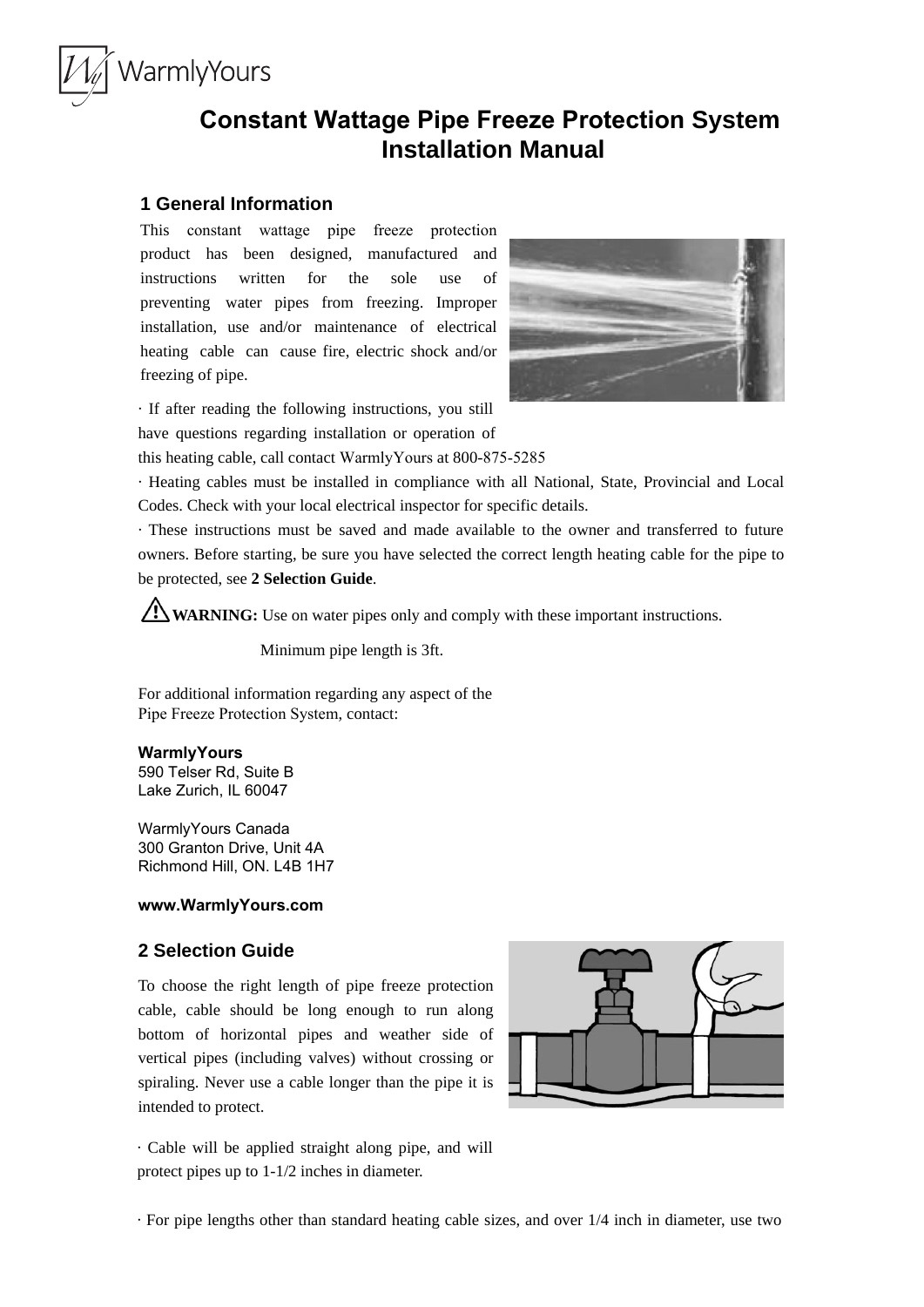heating cables in parallel on opposite sides of the pipe (see illustration). Maximum "overrun" should not exceed 3ft. **Do not install on pipe shorter than 3ft long.**

· For Standard Lengths Pipe, to protect the pipe with a standard length of heating cable, apply the cable straight along the bottom of horizontal pipe or the "weather side" of vertical pipe following installation instructions.



· For Non-Standard Lengths Pipe, diameters from 3/8

inches to 3/4 inches, cable can be up to 2ft shorter than pipe, diameters from 1inch to 1-1/2 inches, apply two separate cables on opposite sides of the pipe, starting from opposite ends following installation instructions. **Overrun in the middle of the pipe should not exceed 3ft.**

## **Ordering Information**

| <b>Catalog Number</b>   | Voltage | Cable<br>Length/ft | Output<br>W/ft | Watts | Amps | ohms  |
|-------------------------|---------|--------------------|----------------|-------|------|-------|
| PTC120-7W-006-WY        | 120     | ◠                  |                | 21    | 0.2  | 685.7 |
| <b>PTC120-7W-012-WY</b> | 120     | 12                 |                | 84    | 0.7  | 171.4 |
| <b>PTC120-7W-030-WY</b> | 120     | 30                 |                | 210   | 1.8  | 68.6  |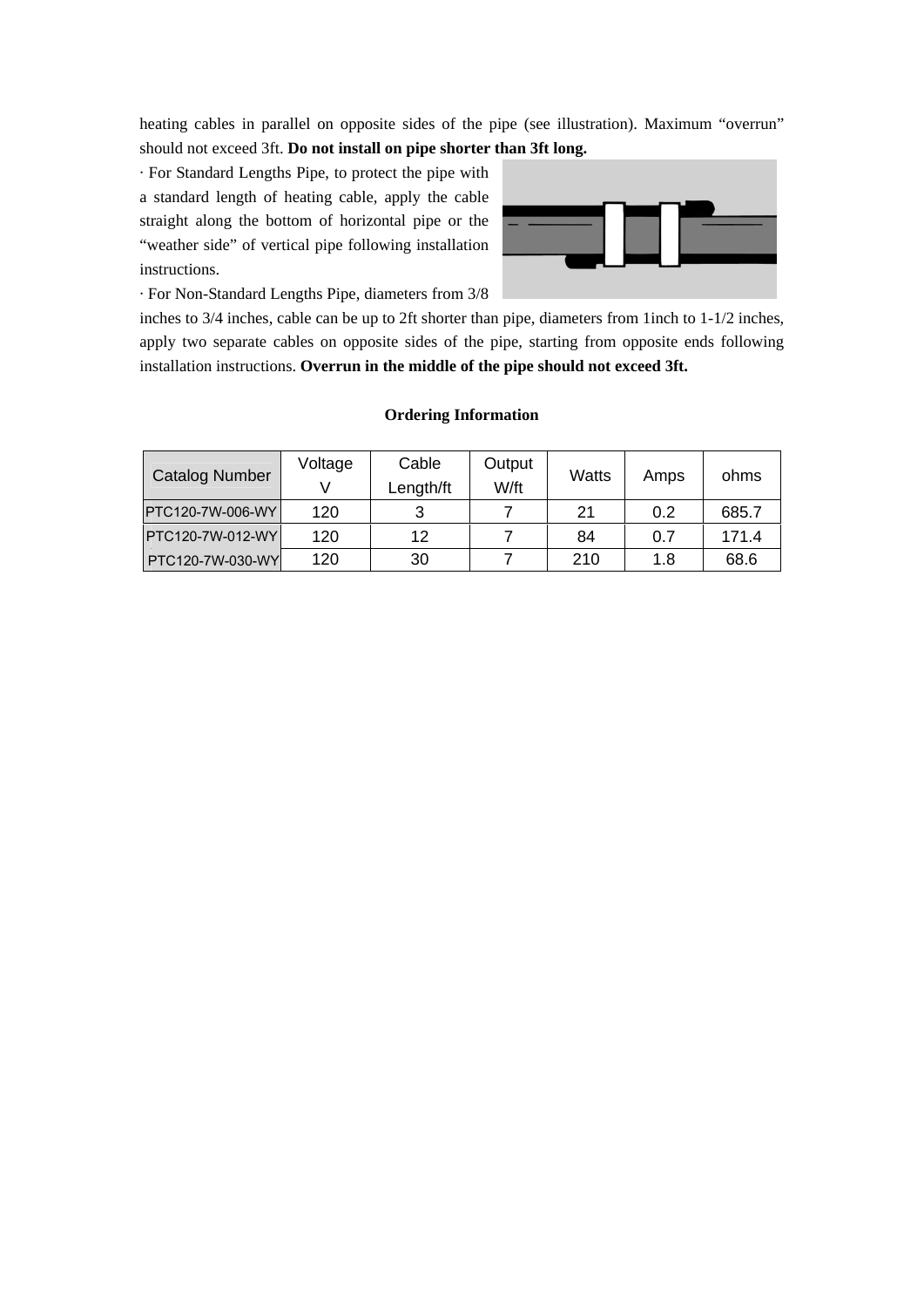WARNING: The following nine points must be strictly adhered to. Failure to do so could cause overheating and result in serious fire hazard or electrical shock.

**· Never** plug in the heating cable while it is coiled.

**· Never** install so that external heat sources might overheat installation. Do not use heating cable on pipes heated above 65℃ such as steam lines.

**· Never** alter this heating cable in any way. If made shorter, it will overheat. Any attempt to physically alter the heating cable will void the warranty. Once cut, the heating cable cannot be repaired.

**·** The thermostat and the entire heating cable must be in contact with the pipe.

**· Never** use metal binding to secure heating cable to pipe.

**·** Do not install the same cable on more than one pipe. This could cause the heating cable to overheat and may result in fire or electrical shock.

**· Never** allow heating cable to touch, cross or overlap itself at any point. This will cause the heating cable to overheat and could result in fire or electrical shock.

**· Never** install heating cable in walls, floors or ceiling.

**·** Combustible material must not be within 1/2 inch (13mm) of completed installation.

# **3 General Installation Instructions**

# **Important: Tools and materials required**

### **Materials:**

· Electrical tape

· 1/2-inch fiberglass or equivalent non-flammable pipe insulation with vapor seal

### **Tools:**

Scissors · Tape measure · File · Marking pencil · Eye protection

#### **Automatic Pipe Heating Cable on Metal Water**

**Pipe** (See "Special Notes for Plastic Pipes" below.)



**WARNING:** Always wear safety glasses during installation.

1. Read through the entire instruction sheet before you begin. Make sure you have selected the correct length of heating cable.

2. Before applying the heating cable, make sure that the area on and around the pipe is free and clear of sharp edges and combustible materials. Remove old heat tapes before proceeding and use the file to remove any sharp edges.

3. The minimum installation temperature of the cable is -10℃. **Never install the Pipe Freeze Protection System when the cable is colder than this temperature.** If heating cable is tiff (due to cold), first uncoil it and then plug it into the rated voltage (120V or 240V) outlet until it is warm and pliable before unplugging it and applying it to the pipe.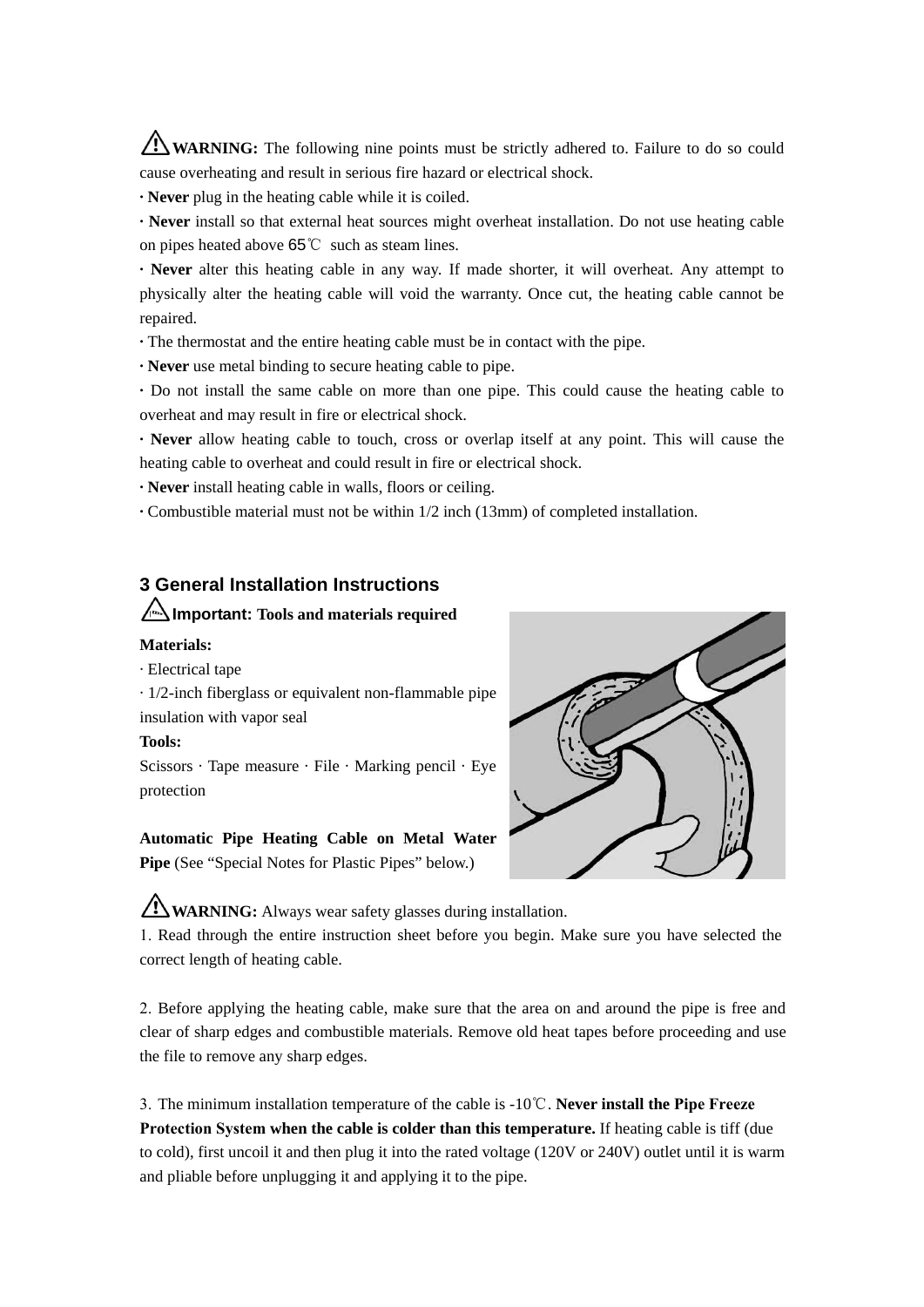4. Make sure there is a properly grounded electrical receptacle close enough to plug in the cable. We strongly recommend the use of a GFCI protected circuit. Use on  $120/240$  volts and be sure the electrical outlet is not overloaded. This heating cable will consume five amps or less of electricity. If an extension cord is necessary, use only a properly sized, grounded suitable for outdoor service.

5. The thermostat (the splice or end of the heating cable) must be placed tightly against the pipe and secured with good quality electrical tape. The thermostat should be placed on the coldest end of the pipe and turn the cable on and off to provide economical operation.

6. Apply good quality electrical tape at 15cm intervals to secure the heating cable straight along the pipe. Minimum heating cable bend radius is 1 inch.

**WARNING:** Always use good quality electrical tape with a minimum of 80℃ temperature rating. Other adhesive tapes may allow the cable to move at normal cable operating temperatures and could result in over heating, fire or electrical shock.

7. Maximum 1/2-fiberglass (including pre-formed fiberglass) insulation must be used over the heating cable for lower temperature protection. Insulation applied over the heating cable must also be applied over the thermostat. Insulation must be protected with an additional waterproof overwrap using opposite spiraling.

**WARNING:** We recommend the use of a ground fault circuit interrupter (GFCI) receptacle or circuit breaker to reduce the danger of fire or electrical shock from a damaged or improperly installed heating cable. Electrical fault current caused by a damaged or improperly install cable MAY NOT BE LARGE ENOUGH to trip a conventional circuit breaker. If you DO NOT know whether your electrical circuit is protected by a GFCI, ALWAYS consult an electrician. NOTE: Many mobile home heat tape receptacles are NOT protected by a GFCI.

**WARNING:** Never use more than 1/2 inch of fiberglass or other non-flammable insulation made for pipe application. Over-insulation can cause the heating cable to overheat and cause serious fire hazard or electrical shock.

8. Before operating the heating cable, the installer should complete the record of purchase form. **Special Notes for Plastic Pipe Installation**

**WARNING:** Never install heating cable on plastic pipe unless pipe is filled with water at all times. Use plastic (including PEX tubing) piping material suitable for residential water applications. Never spiral heating cable on pips. Keep the heating cable straight along the pipe. In order to obtain even heat distribution, we recommend wrapping plastic pipes with aluminum foil before applying the heating cable.